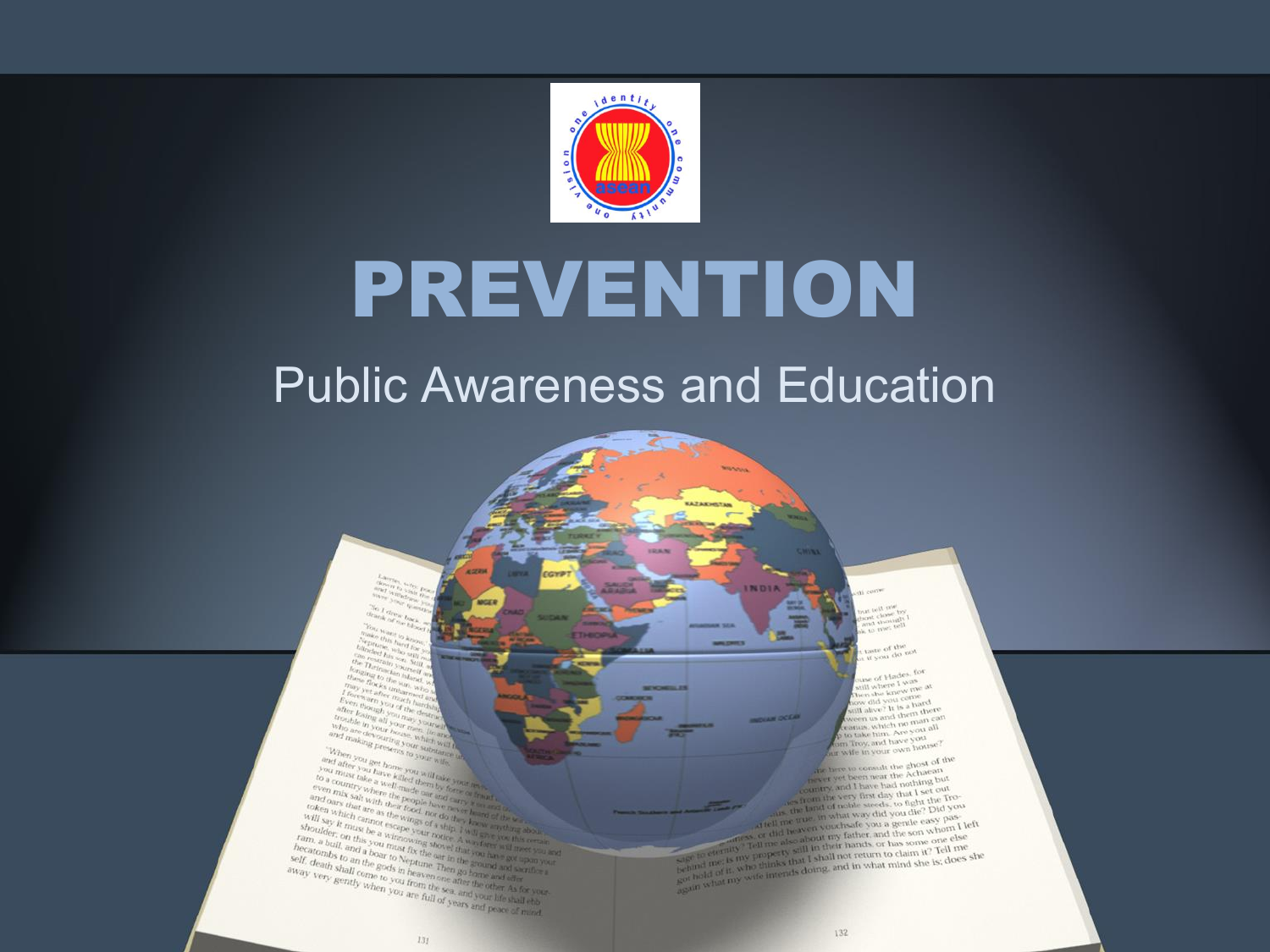- Not limited to information or public awareness as it is not sufficient
- Create and strengthen research and information-sharing mechanisms among AMS and other key players and stakeholder
- No general understanding on TIP and basic human rights issues
- Natural disasters and heightened migration for various reasons especially labour lends so much to situations/opportunities for TIP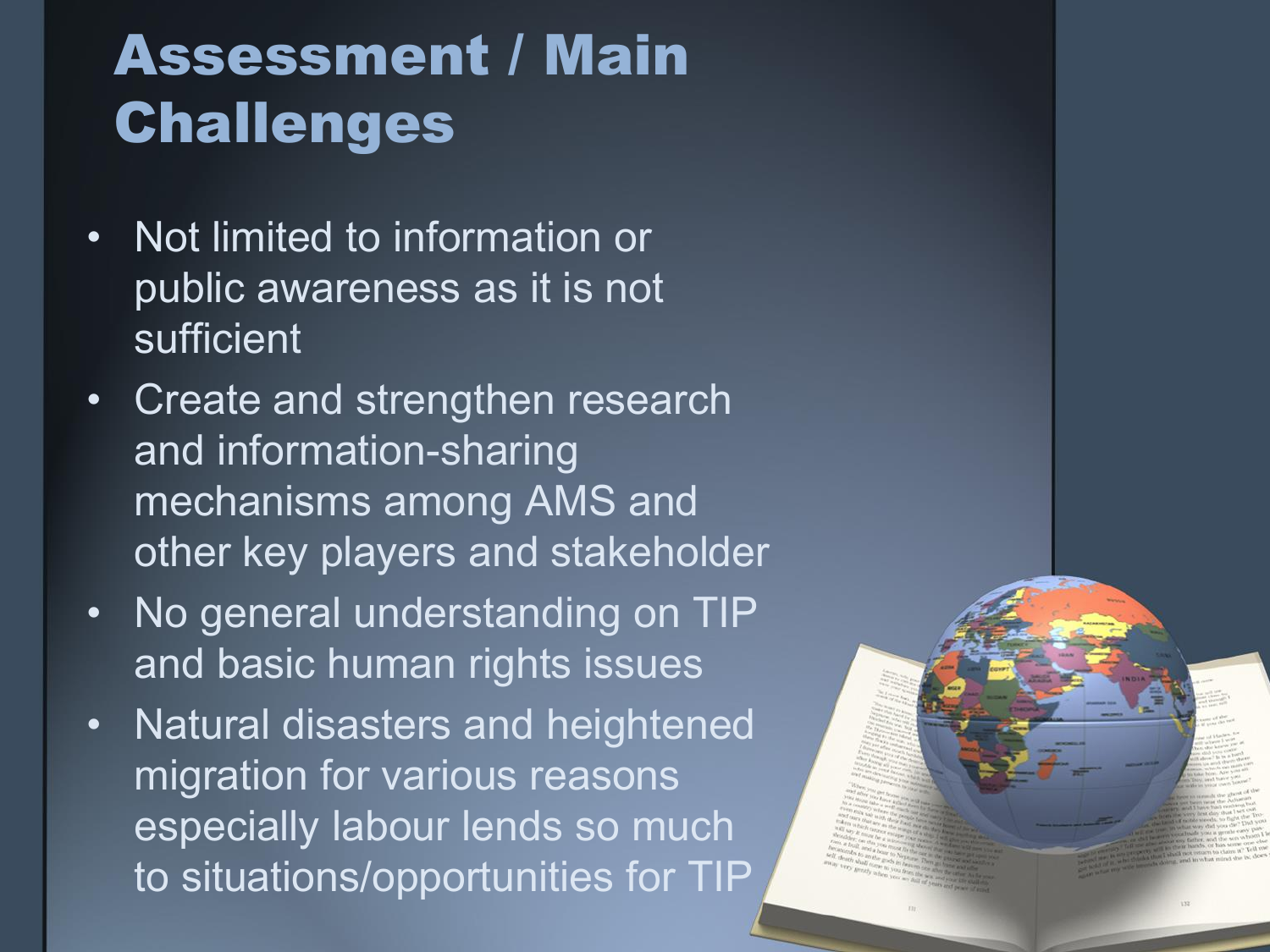- There should be one regional approach on prevention and not only on a national approach.
- The challenge is how to bring about an ASEAN approach on TIP
- There should be more stringent border control measures

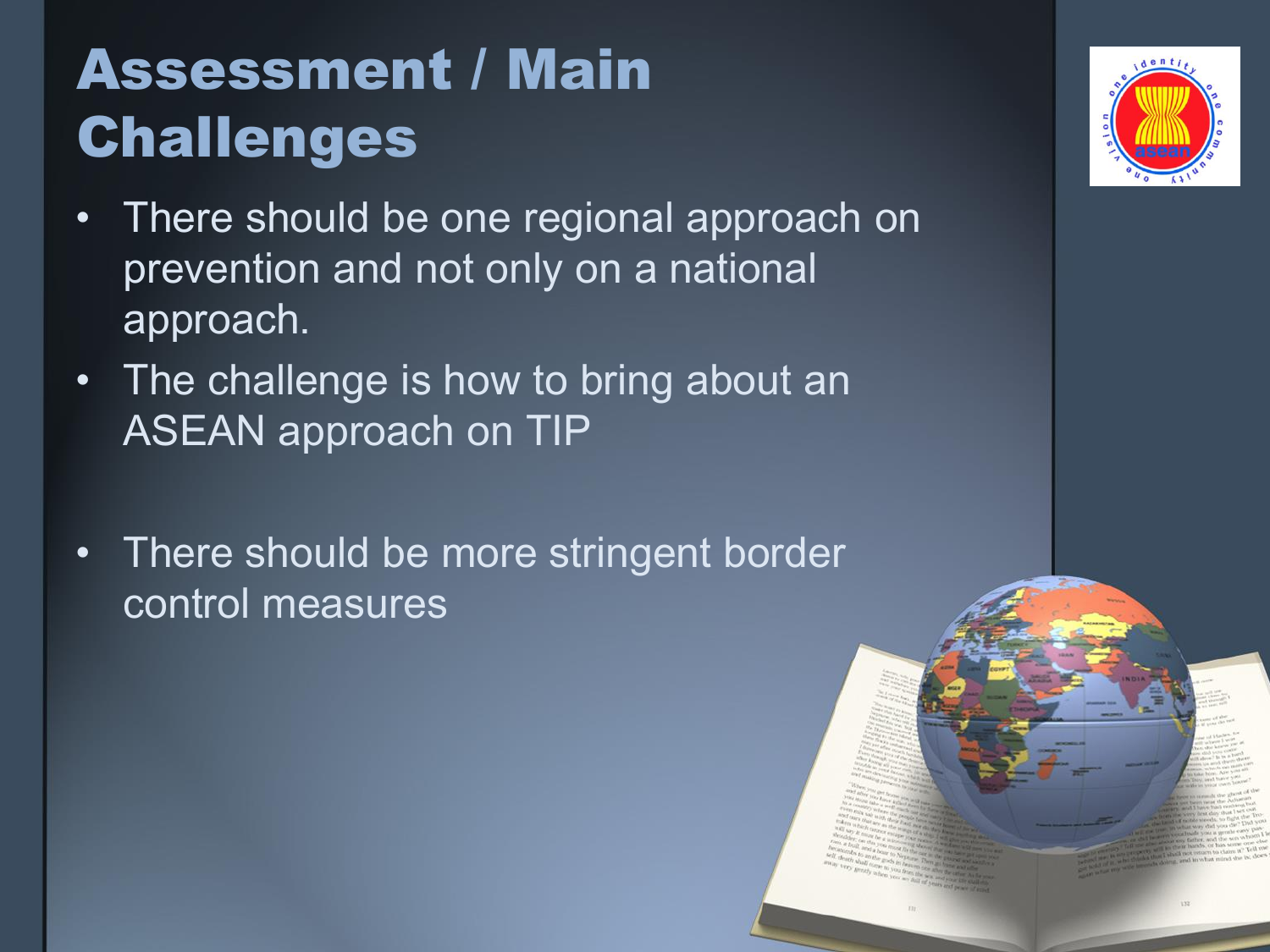- Anticipation of ASEAN 2015
- Responsibility on the prevention aspect lies on the source and destination countries
- The ASEAN Economic space in 2015 should not marginalize movement of any citizen, skilled or less skilled (i.e. programs in terms of training)

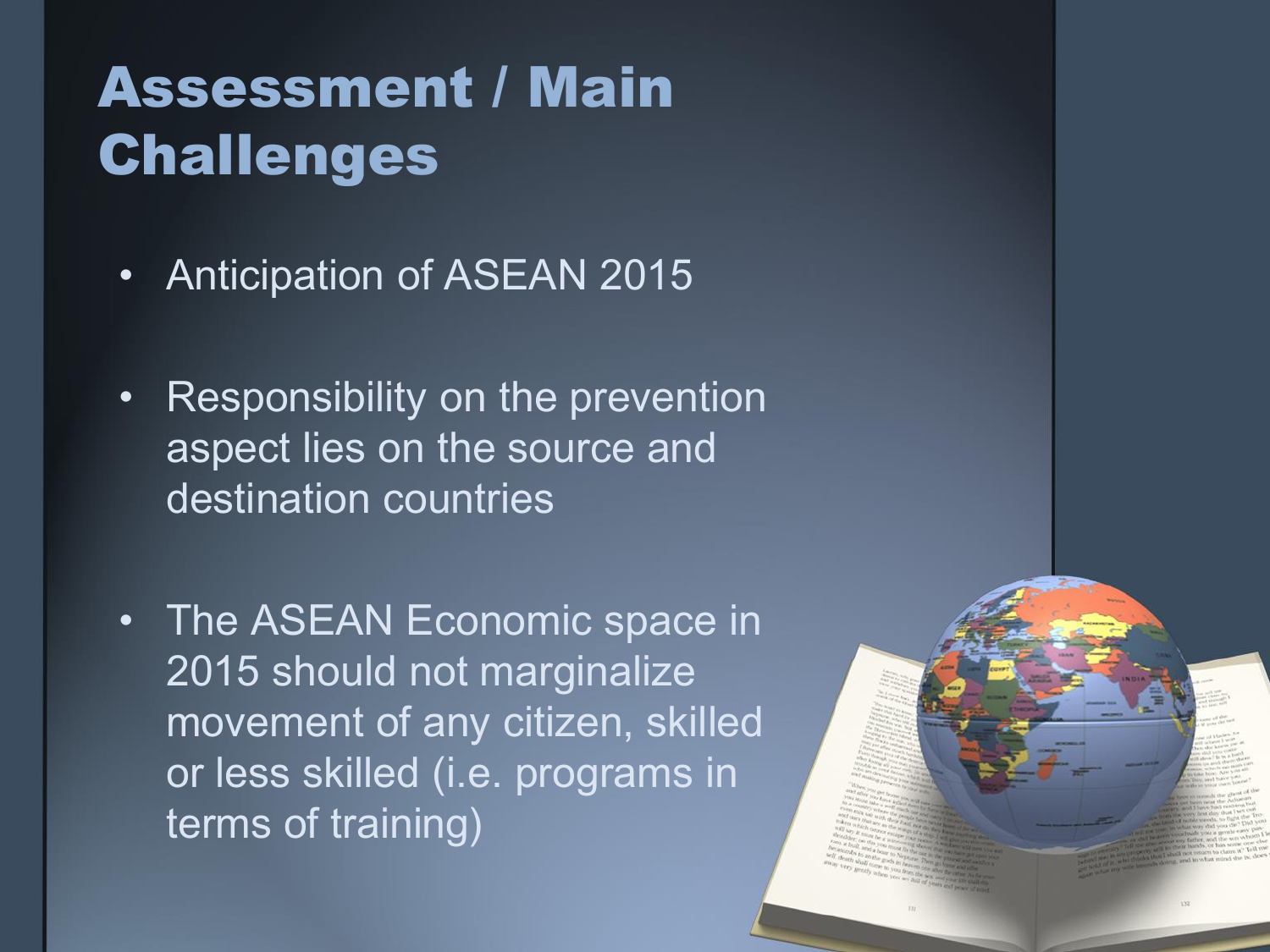- Need for strong political will and top level national buy-in to adopt and implement rights-based approach anti-trafficking campaign
- Different countries have different priorities
- Barriers to ratification process of conventions, treaties and other international instruments related to TIP (i.e. conflict with domestic laws)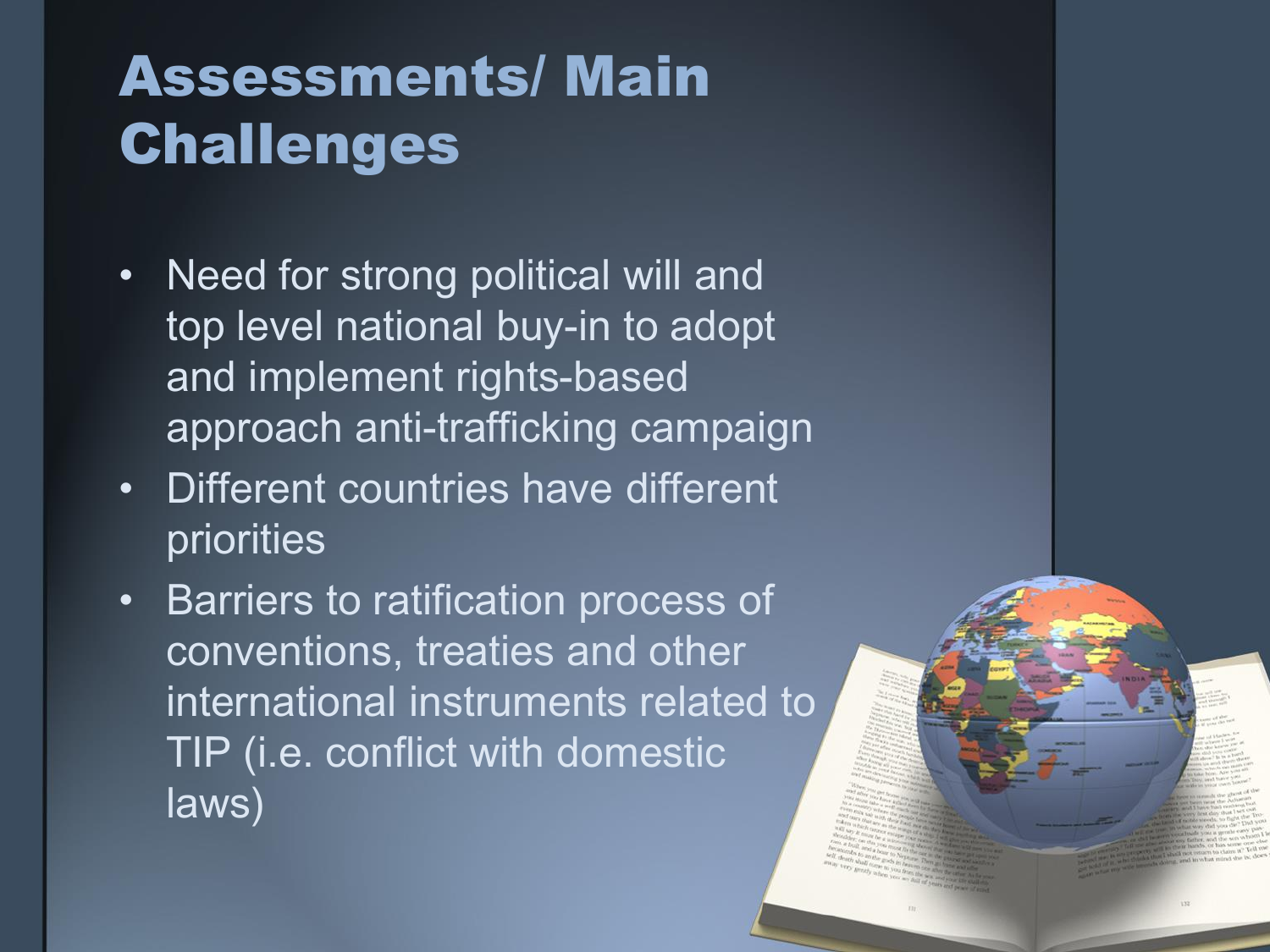- Academic background, economic conditions and situations and migration dynamics are key factors
- ASEAN 2015 focuses only on the movement of skilled workers in the region

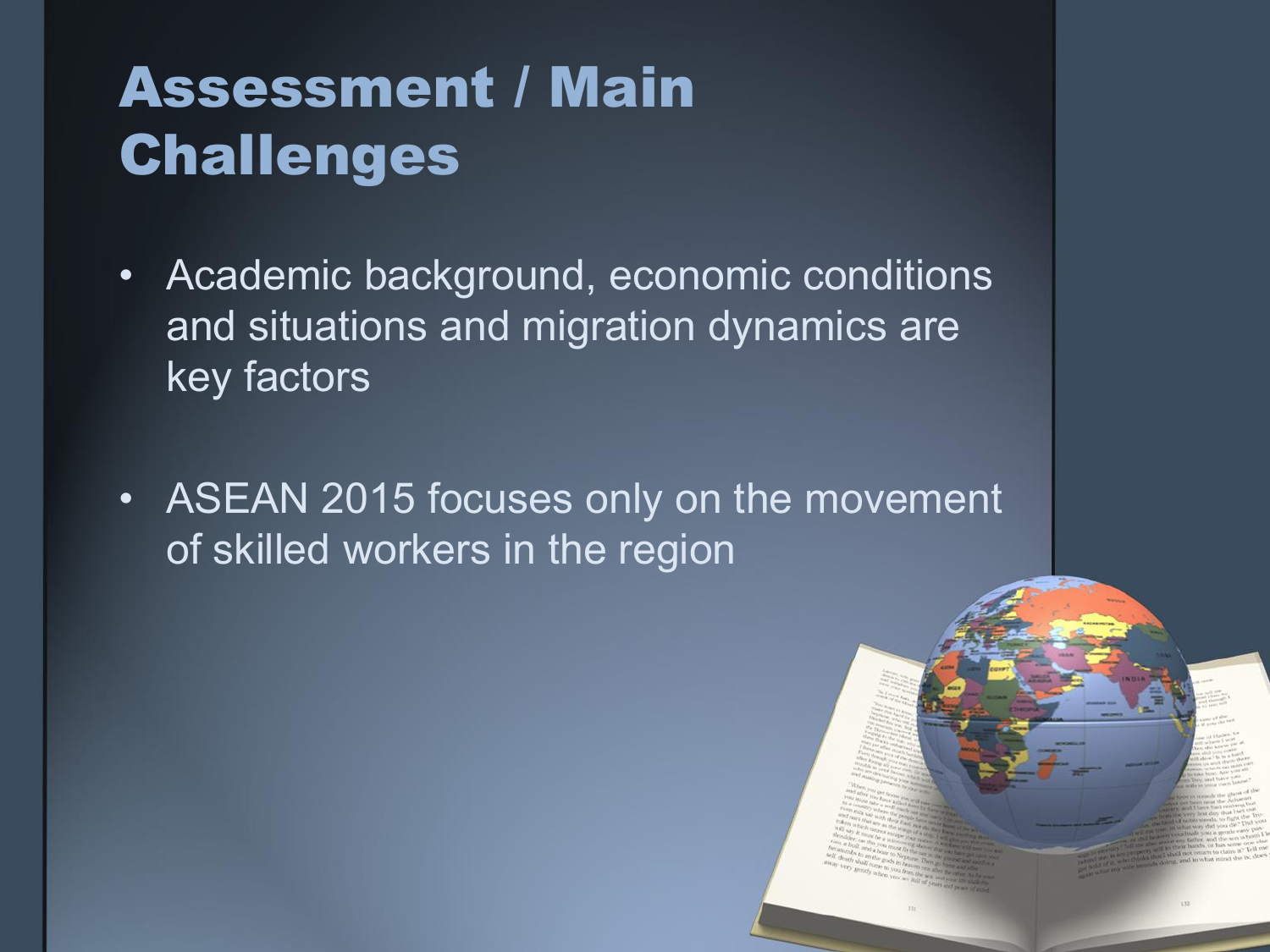



## BEST PRACTICES

- Guidance and counselling programs to address the mail order bride issues (by Commission on Filipinos Overseas)
- Sending of Labor Attaches in the region
- Philippine Anti-trafficking Database (Philippines)
- Plan of Action by countries in the "Commit Process"
- Engagement of faith-based sector in the anti-trafficking efforts.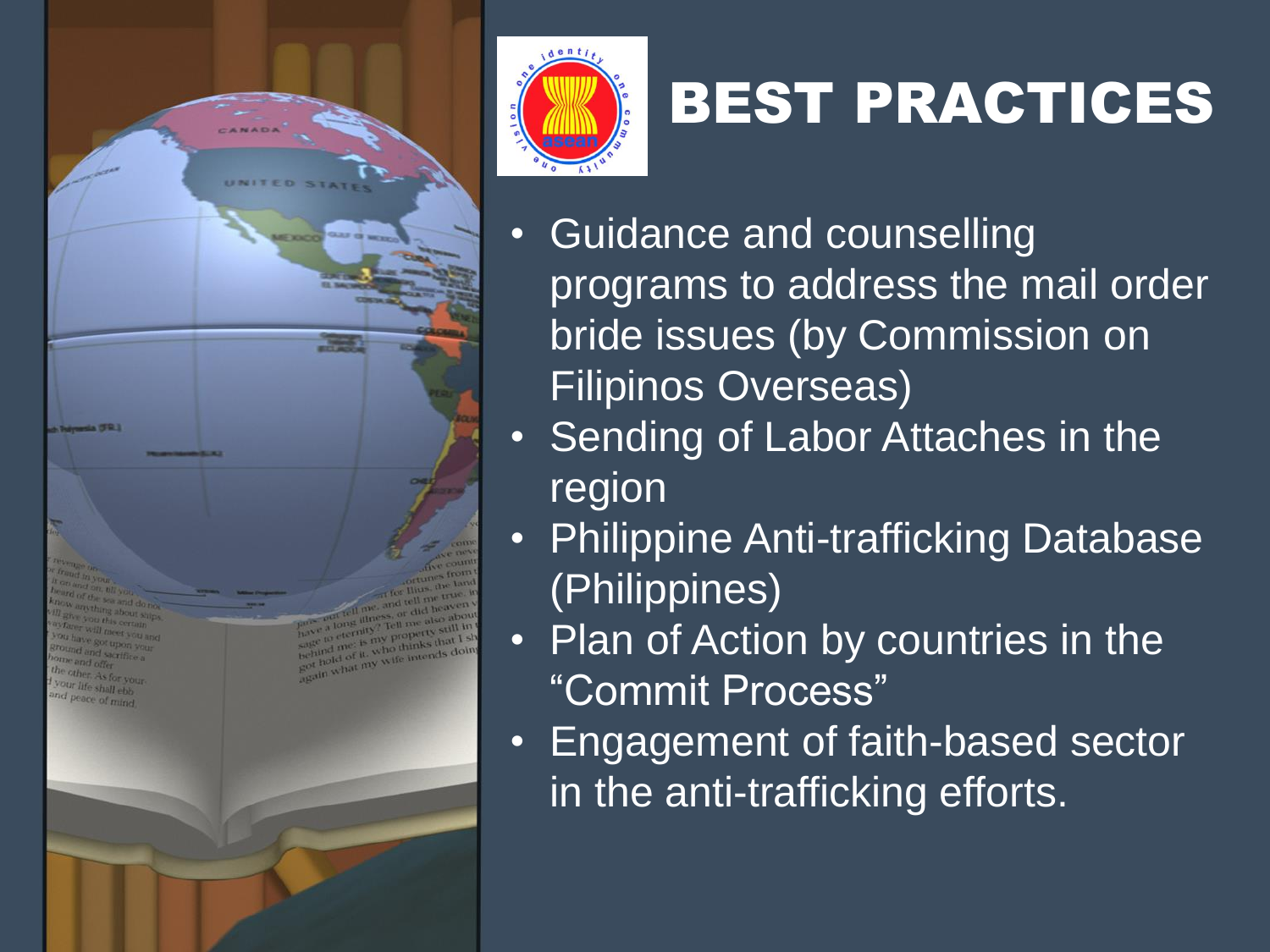1. Reference to the UNODC Definition of Prevention (Art. 31, UN Organized Crime Convention; Art. 1 and 3 United Nations Convention against Transnational Organized Crime)

 (a) Focus on criminalization of consistent core offenses;

(b) The development of responses to these crimes, ensuring companies and other legal persons do not escape criminal justice;

 (c) International cooperation between law enforcement and prosecution services.

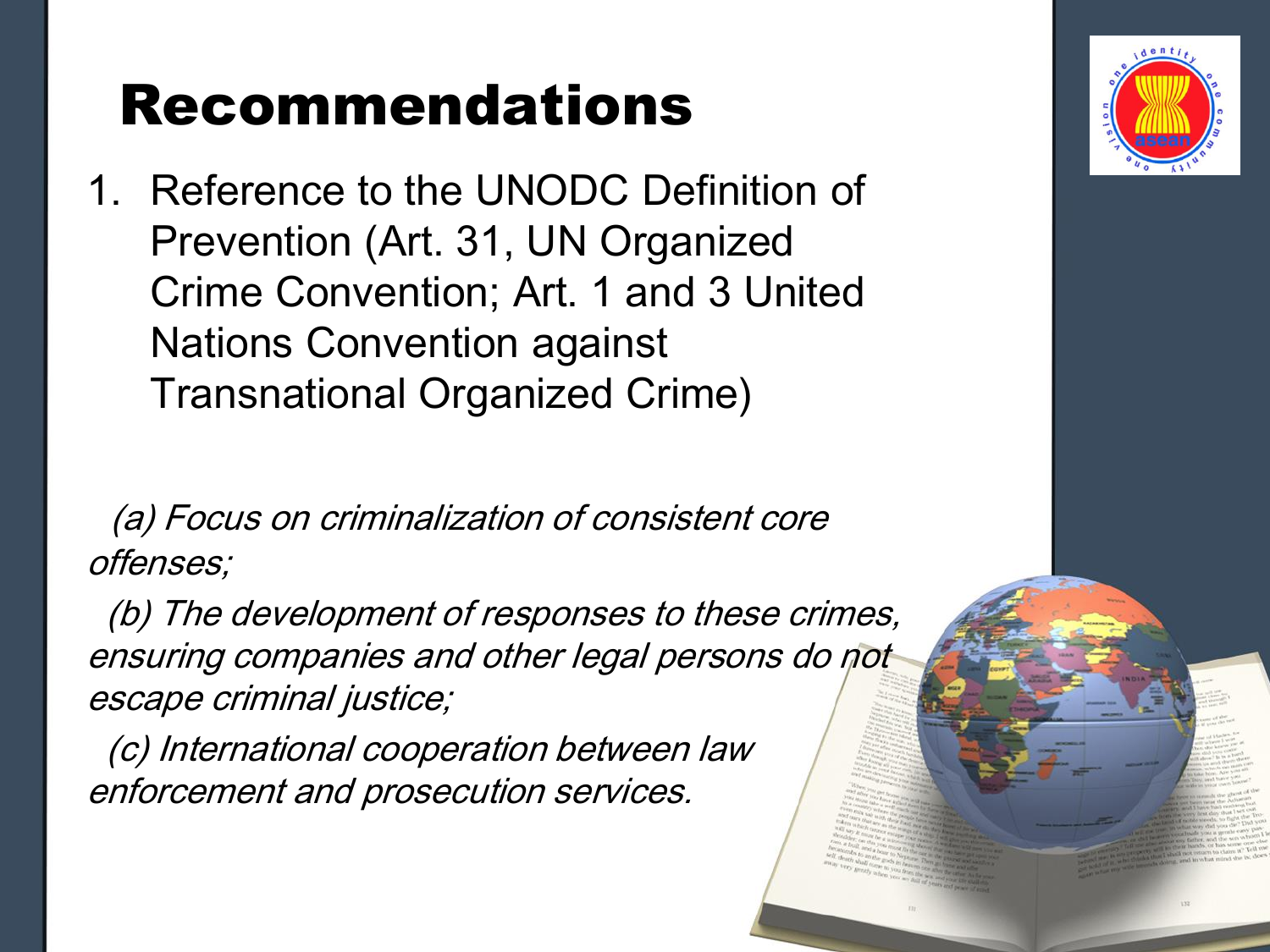- 2. Information sharing and creation of database system
- 3. Strong political buy-in, specifically convention, for all to have in AMS
- 4. Installation of labor and social welfare attaches in consular offices and foreign posts
- 5. A harmonized plan of action
- 6. More stringent border control protocols
- 7. Strong migration management mechanism as critical prevention strategy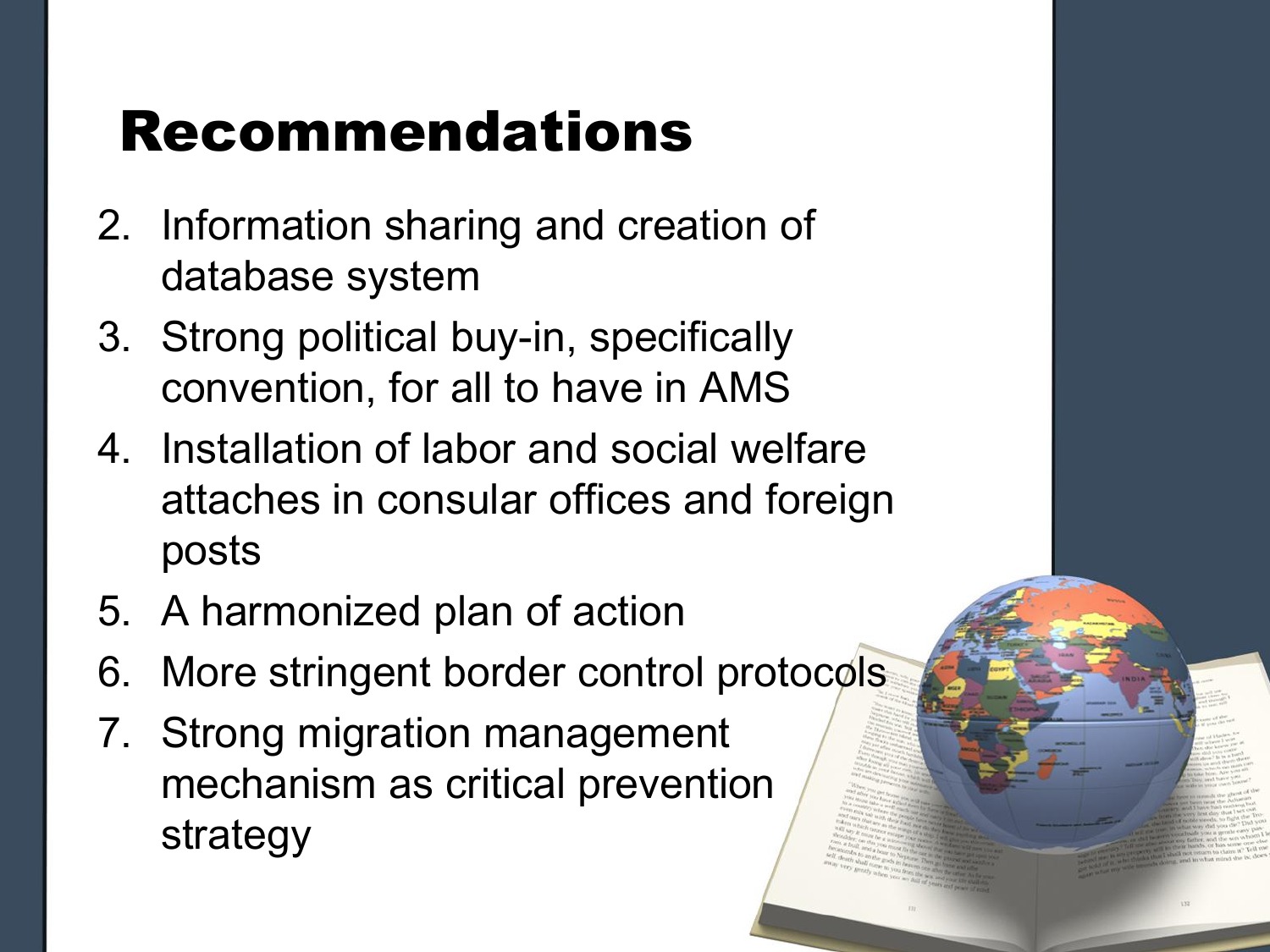- 8. Regional approach to rehabilitation and reintegration programs and action plans to ensure victims from being retrafficked
- 9. All member states ratify the Palermo Protocol
- 10.Review the SHENGEN Model and determine applicability to ASEAN
- 11.AICHR continue to advisory source in development of ASEAN convention and interconnectedness not only on prevention, synergy among all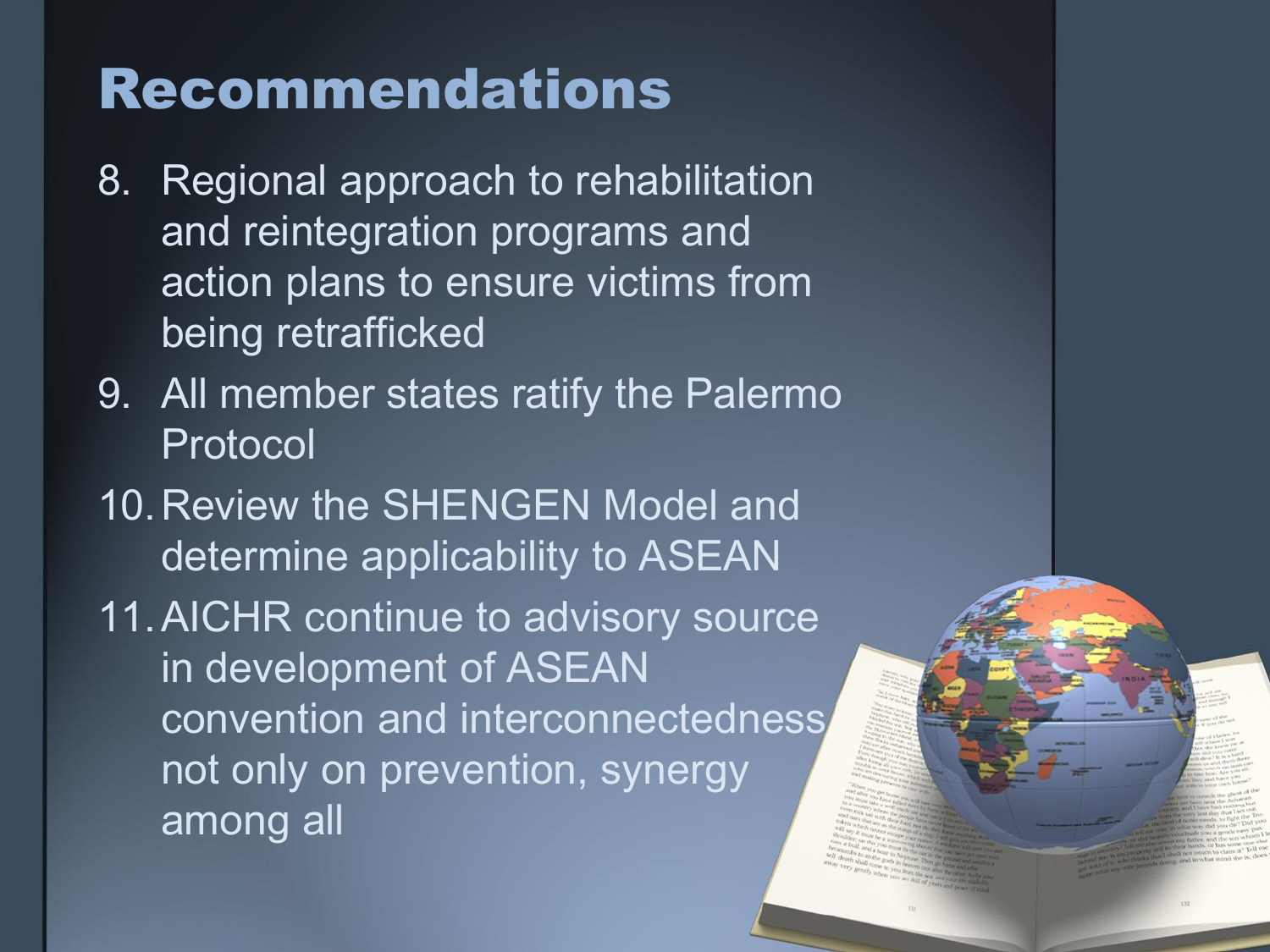



- 11. Harmonization of immigration policies among AMS
- 12. Harmonization of immigration policies in source, transit and destination countries
- 13. Focus and highly-targeted messages
- 14. Address the demand side of trafficking network by positively engaging businesses and industries
- 15. Unskilled or less skilled labour should not be marginalized in the ASEAN 2015 "single economic space"
- 16. Good governance
- 17. Funding for NGOS
- 18. Inclusion or Partnership with Civil Society